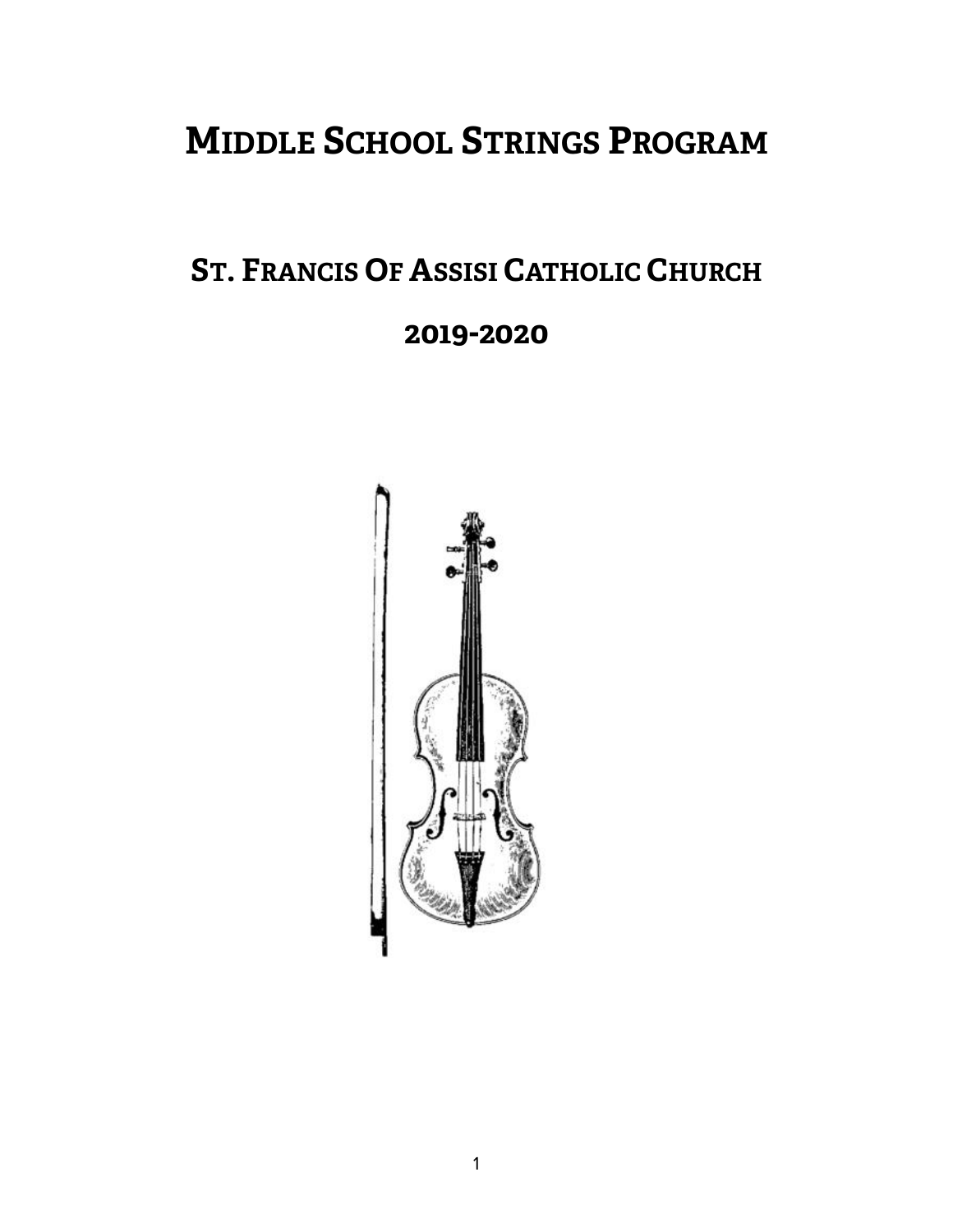### **ABOUT THE PROGRAM**

The St. Francis Middle School Strings Program is intended for students in grades 6-8 and takes place on Thursdays in the church choir room from 3:10-4:10. Students must have a minimum of 3 years experience on the instrument. Private lessons are highly encouraged to accompany these group classes.

Students perform at Sunday mass and Friday All-School mass monthly and are featured soloists during offertory. Other performances include school and church events such as Grandparent's Day, the Annual Christmas Program, TriArts Concert, and the year end Strings Program performance.

Students are encouraged to join the Elementary School violin classes on Mondays and Wednesdays from 3:15-4:15 to assist teachers and mentor young and budding violinists. This unique opportunity allows participating middle school students a small teaching experience, and allows them to grow their skills as they model and assist. Students who participate as a mentor can apply this time toward service hour requirements for Confirmation or other needs.

Students are expected to practice on a regular basis (suggested 5 times a week from 30-60 minutes) in order to improve their skills learned in class. Instruments are not provided but can be rented or purchased from Shar Music. Music will be provided.

Music learned in class includes liturgical and religious music, chamber music, and other major violin repertoire. Requests are also accepted for pop music and other more contemporary genres.

The tuition fee is \$275 per semester. Each semester includes 13 classes plus masses and other performances. Tuition can be made payable to St. Francis of Assisi Church with the memo Middle School Violin. Checks may be dropped off or mailed to:

> Jonathan Hasey, Director of Music St. Francis of Assisi 2150 Frieze Avenue Ann Arbor MI 48104

### **ABOUT THE DIRECTOR**

Stephanie Urban, violist, is an avid chamber musician and pedagogue. She is an active member of the Chamber Arts Piano Quartet, and regularly plays in the Ann Arbor and Metro Detroit area. She is the former director of Schola Artium, and enrichment program providing string music opportunities to under-served students in the Ypsilanti area.

Stephanie holds a Bachelor Degree in Viola Performance from the University of Michigan. Her former teachers include Caroline Code and LeRoy Fenstermacher. She is excited to begin her tenure as Director of the St. Francis of Assisi String Program, and maintains a private studio of violin, viola, and piano students at her home in Saline, Michigan.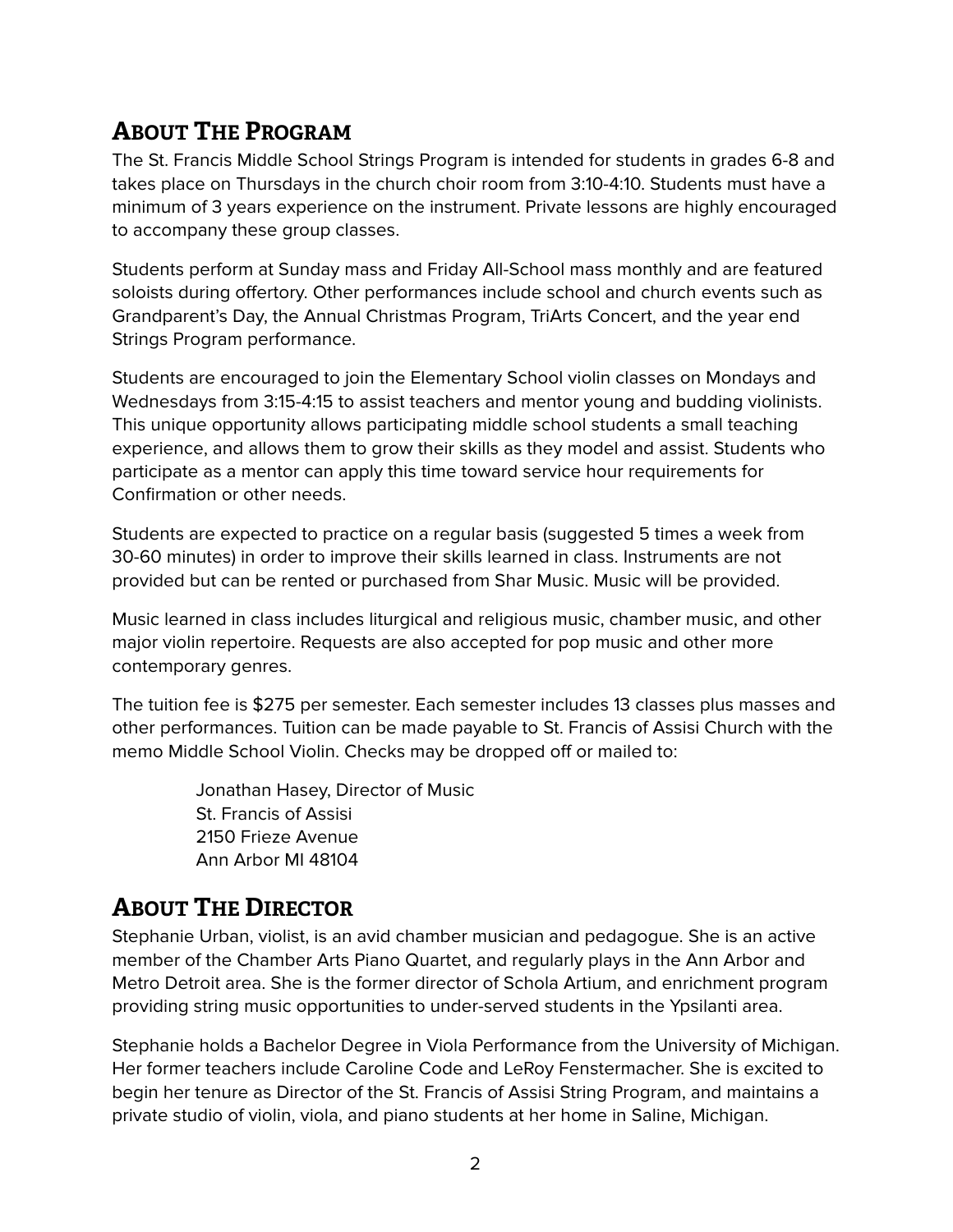### **2019-2020 MIDDLE SCHOOL STRINGS CALENDAR**

#### **Class Sessions | 3:00-4:15pm**

September 19, 26 October 3, 10, 17, 24, 31 November 7, 14, 21 December 5, 12 January 9, 16

Christmas Program: Tuesday, December 17, 7:00pm

#### **Friday School Mass | 8:10am**

October 18 November 15 December 13 January 17

#### **Sunday Mass | 8:30am**

October 20 November 17 December 15 January 19

#### **Other Events**

Living Nativity: Sunday, December 15, 7:00pm

### **FALL SEMESTER SPRING SEMESTER**

### **Class Sessions | 3:00-4:15pm**

January 23, 30 February 6, 13, 20, 27 March 5, 12, 19, 26 April 16, 23, 30 May 7, 14

Final Concert & Celebration: Wednesday, May 20

#### **School Mass | 8:10am**

February 21 March 13 April 17 May 15

#### **Sunday Mass | 8:30am**

February 23 March 15 April 19 May 10

#### **Other Events**

Hopes & Dreams Mass: Sunday, January 26, 5:00pm

Tri Arts Concert: Thursday, March 12, 7:00pm *Dress Rehearsal: Wednesday, March 11, 10:25am*

- - - - - - - - - - - - - - - - - - - - - - - - - - - - - - - - - - - - - - - - - - - - - - - - - - - - - - - - - - - - - - - - - - - - - - - - - - - - - - - - - - - - - - - - - - - - - -

*Please sign and return by the second week of class.* 

We have read and agree to the calendar printed above.

STUDENT SIGNATURE **External of the STUDENT SIGNATURE**  $\blacksquare$ 

PARENT / GUARDIAN SIGNATURE DATE DATE ON A SERVICE OF THE SERVICE OF THE DATE OF THE DATE

 $\overline{\phantom{a}}$  ,  $\overline{\phantom{a}}$  ,  $\overline{\phantom{a}}$  ,  $\overline{\phantom{a}}$  ,  $\overline{\phantom{a}}$  ,  $\overline{\phantom{a}}$  ,  $\overline{\phantom{a}}$  ,  $\overline{\phantom{a}}$  ,  $\overline{\phantom{a}}$  ,  $\overline{\phantom{a}}$  ,  $\overline{\phantom{a}}$  ,  $\overline{\phantom{a}}$  ,  $\overline{\phantom{a}}$  ,  $\overline{\phantom{a}}$  ,  $\overline{\phantom{a}}$  ,  $\overline{\phantom{a}}$ 

 $\overline{\phantom{a}}$  ,  $\overline{\phantom{a}}$  ,  $\overline{\phantom{a}}$  ,  $\overline{\phantom{a}}$  ,  $\overline{\phantom{a}}$  ,  $\overline{\phantom{a}}$  ,  $\overline{\phantom{a}}$  ,  $\overline{\phantom{a}}$  ,  $\overline{\phantom{a}}$  ,  $\overline{\phantom{a}}$  ,  $\overline{\phantom{a}}$  ,  $\overline{\phantom{a}}$  ,  $\overline{\phantom{a}}$  ,  $\overline{\phantom{a}}$  ,  $\overline{\phantom{a}}$  ,  $\overline{\phantom{a}}$